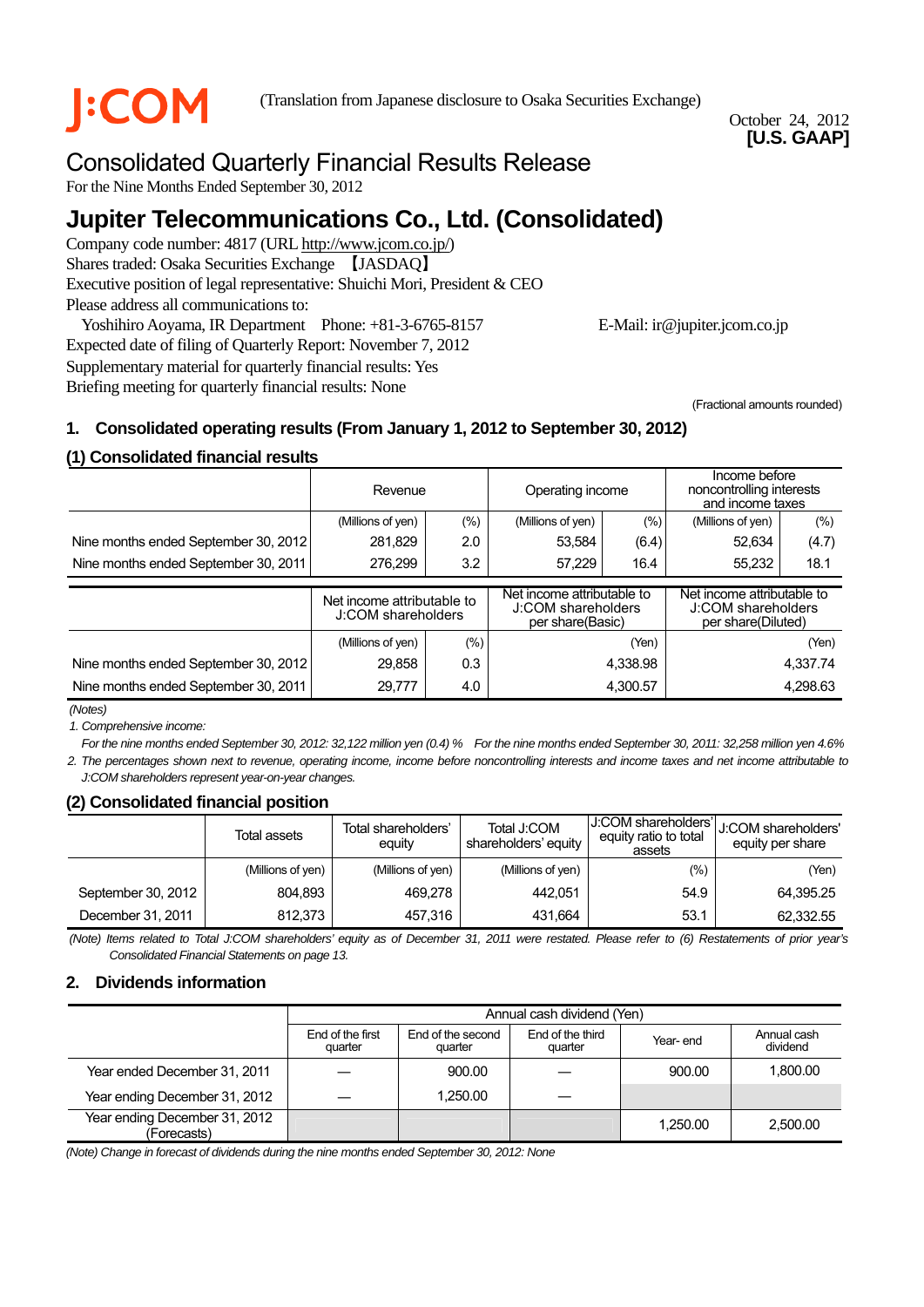### **3. Consolidated forecasts for December 2012 term (From January 1, 2012 to December 31, 2012)**

|        | Revenue           |      | Operating income         |     | Income before<br>noncontrolling interests and<br>income taxes |                  | I Net income attributable to I<br>J:COM shareholders |      | Net income attributable to<br><b>J:COM shareholders per</b><br>share |
|--------|-------------------|------|--------------------------|-----|---------------------------------------------------------------|------------------|------------------------------------------------------|------|----------------------------------------------------------------------|
|        | (Millions of ven) |      | $(\%)$ (Millions of yen) |     | $(\%)$ (Millions of yen)                                      | $(\% )$          | (Millions of ven)                                    | (% ) | (Yen                                                                 |
| Annual | 378.000           | 2.41 | 73.500                   | 3.4 | 71.000                                                        | 3.6 <sub>l</sub> | 39.000                                               | 4.6  | 5.670.94                                                             |

*(Notes)* 

*1. Change in forecast for the fiscal year ending December 31, 2012 during the nine months ended September 30, 2012: None*

*2. The percentages shown next to revenue, operating income, income before noncontrolling interests and income taxes and net income attributable to J:COM shareholders represent year-on-year changes.* 

#### **4. Other Information**

#### **(1) Changes in significant consolidated subsidiaries**: None

(Change in specified subsidiaries accompanying changes in scope of consolidation)

#### **(2) Adoption of simplified method or specific method to quarterly consolidated financial statements**: None

#### **(3) Change in significant accounting policies**:

(i) Changes due to revision of accounting standards and other regulations: Yes

(ii) Others : None

*(Note) Please refer to (3) Change in Significant Accounting Policies on page 8.*

#### **(4) Outstanding shares**

(i) Number of issued shares at end of term (consolidated, including treasury stock):

| As of September 30, 2012:      | 6,947,813 shares | As of December $31, 2011$ : | 6,947,813 shares |
|--------------------------------|------------------|-----------------------------|------------------|
| (ii) Number of treasury stock: |                  |                             |                  |
| As of September 30, 2012:      | 83.168 shares    | As of December $31, 2011$ : | 22.640 shares    |
|                                |                  |                             |                  |

(iii) Number of weighted average stock:

| Nine months ended September 30, 2012: 6,881,365 shares   Nine months ended September 30, 2011: 6,924,033 shares |
|-----------------------------------------------------------------------------------------------------------------|
|-----------------------------------------------------------------------------------------------------------------|

\*Presentation on the status of quarterly review procedure

This consolidated quarterly financial results release is outside the scope of quarterly review procedure based on Japan's Financial Instruments and Exchange Law.

It is under the review procedure at the time of disclosure of this report.

#### \*Explanation for forecasts of operations and other notes

The forecasts contained in this report have been prepared on the basis of information that is currently available. Because such estimates are inherently very uncertain, actual results may differ from the forecasts. The Company does not guarantee that it will achieve these estimated results and advises readers to refrain from depending solely on these forecasts. Readers should also note that the Company is under no obligation to revise this information on a regular basis.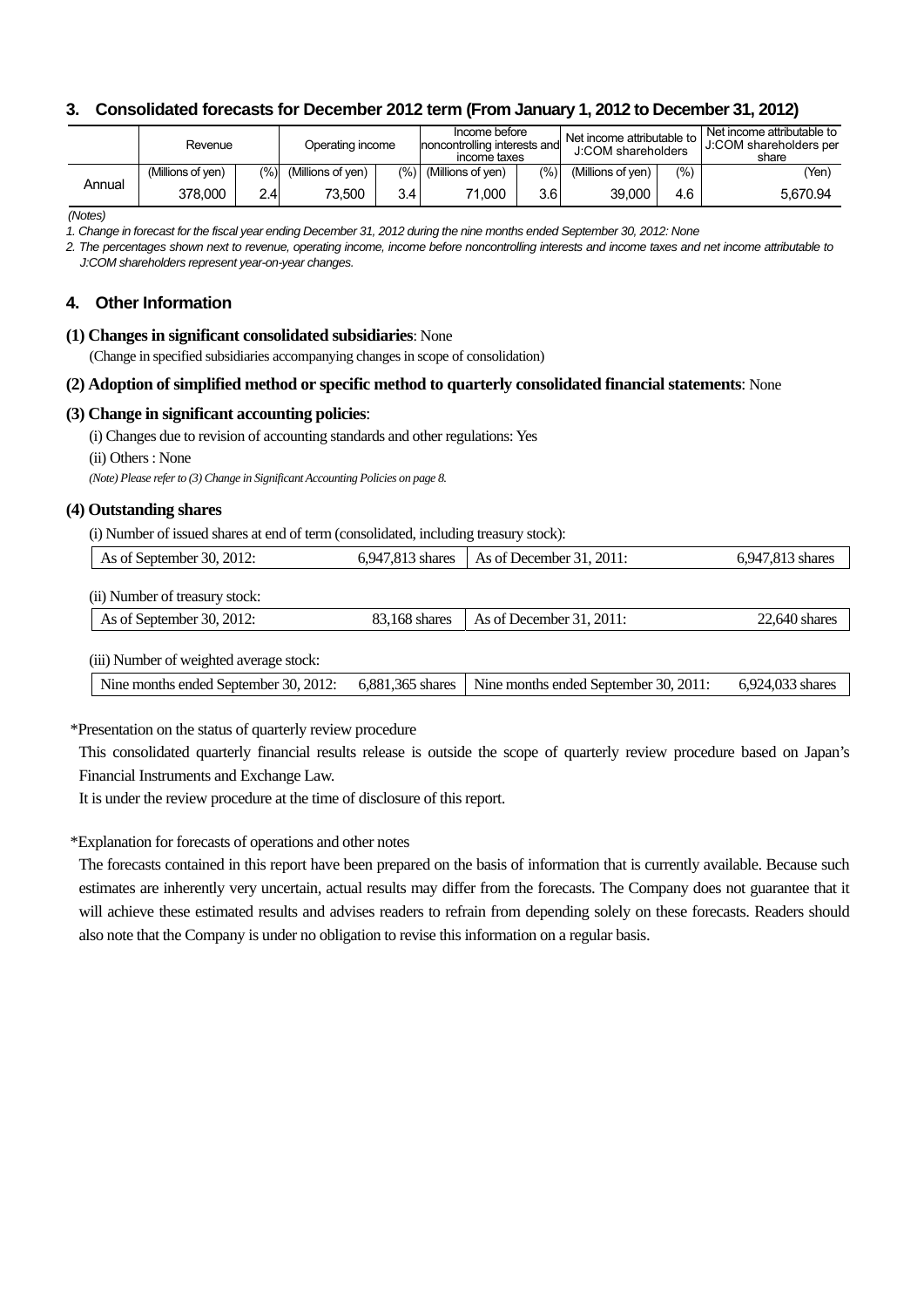# $\langle$  Contents $\rangle$

| 1. Qualitative Information on the Financial Results for the Nine Months ended September 30, 2012 ····· P. 2                                                                                                                                                                                                                                                                                        |  |
|----------------------------------------------------------------------------------------------------------------------------------------------------------------------------------------------------------------------------------------------------------------------------------------------------------------------------------------------------------------------------------------------------|--|
| $\left( 1\right)$ Qualitative Information on Consolidated Financial Results $\cdots\cdots\cdots\cdots\cdots\cdots\cdots\cdots\cdots\cdots\cdots\cdots\cdots$ P. 2                                                                                                                                                                                                                                  |  |
| (i) Summary $\cdots$ $\cdots$ $\cdots$ $\cdots$ $\cdots$ $\cdots$ $\cdots$ $\cdots$ $\cdots$ $\cdots$ $\cdots$ $\cdots$ $\cdots$ $\cdots$ $\cdots$ $\cdots$ $\cdots$ $\cdots$ $\cdots$ $\cdots$ $\cdots$ $\cdots$ $\cdots$ $\cdots$ $\cdots$ $\cdots$ $\cdots$ $\cdots$ $\cdots$ $\cdots$ $\cdots$ $\cdots$ $\cdots$ $\cdots$ $\cdots$                                                             |  |
|                                                                                                                                                                                                                                                                                                                                                                                                    |  |
|                                                                                                                                                                                                                                                                                                                                                                                                    |  |
| (2) Qualitative Information on Consolidated Financial Position $\cdots\cdots\cdots\cdots\cdots\cdots\cdots\cdots\cdots\cdots\cdots\cdots$ P. 7                                                                                                                                                                                                                                                     |  |
|                                                                                                                                                                                                                                                                                                                                                                                                    |  |
| $(ii) Cash$ Flows $\cdots$ $\cdots$ $\cdots$ $\cdots$ $\cdots$ $\cdots$ $\cdots$ $\cdots$ $\cdots$ $\cdots$ $\cdots$ $\cdots$ $\cdots$ $\cdots$ $\cdots$ $\cdots$ $\cdots$ $\cdots$ $\cdots$ $\cdots$ $\cdots$ $\cdots$ $\cdots$ $\cdots$ $\cdots$ $\cdots$ $\cdots$ $\cdots$ $\cdots$ $\cdots$ $\cdots$ $\cdots$ $\cdots$ $\cdots$ $\cdots$                                                       |  |
| $\,$ (3) Qualitative Information on Consolidated Business Results Forecasts $\,$ . $\,$ . $\,$ . $\,$ . $\,$ .                                                                                                                                                                                                                                                                                     |  |
|                                                                                                                                                                                                                                                                                                                                                                                                    |  |
|                                                                                                                                                                                                                                                                                                                                                                                                    |  |
| (2) Adoption of Specific Accounting Method to Quarterly Consolidated Financial Statements ··············· P. 8                                                                                                                                                                                                                                                                                     |  |
| (3) Change in Significant Accounting Policies<br><br>$\begin{array}{ccc}\n\text{?} & \text{?} & \text{?} \\ \text{?} & \text{?} & \text{?} \\ \text{?} & \text{?} & \text{?} \\ \text{?} & \text{?} & \text{?} \\ \text{?} & \text{?} & \text{?} \\ \text{?} & \text{?} & \text{?} \\ \text{?} & \text{?} & \text{?} \\ \text{?} & \text{?} & \text{?} \\ \text{?} & \text{?} & \text{?} \\ \text$ |  |
|                                                                                                                                                                                                                                                                                                                                                                                                    |  |
|                                                                                                                                                                                                                                                                                                                                                                                                    |  |
| 3. Assumptions of Significant Event for Going Concern manufactured and property of Significant Event for Going Concern                                                                                                                                                                                                                                                                             |  |
|                                                                                                                                                                                                                                                                                                                                                                                                    |  |
|                                                                                                                                                                                                                                                                                                                                                                                                    |  |
|                                                                                                                                                                                                                                                                                                                                                                                                    |  |
| (3) Consolidated Quarterly Statements of Cash Flows<br>$\cdots$ $\cdots$ $\cdots$ $\cdots$ $\cdots$ $\cdots$                                                                                                                                                                                                                                                                                       |  |
|                                                                                                                                                                                                                                                                                                                                                                                                    |  |
|                                                                                                                                                                                                                                                                                                                                                                                                    |  |
| (6) Restatements of Prior Year's Consolidated Financial Statements (2001) (6) Restatements (213)                                                                                                                                                                                                                                                                                                   |  |
|                                                                                                                                                                                                                                                                                                                                                                                                    |  |
|                                                                                                                                                                                                                                                                                                                                                                                                    |  |
| (9) Business Combinations <b>Commissions Commissions Commissions Commissions Commissions Commissions Commissions Commissions Commissions Commissions Commissions Commissions Commissions Commissions</b>                                                                                                                                                                                           |  |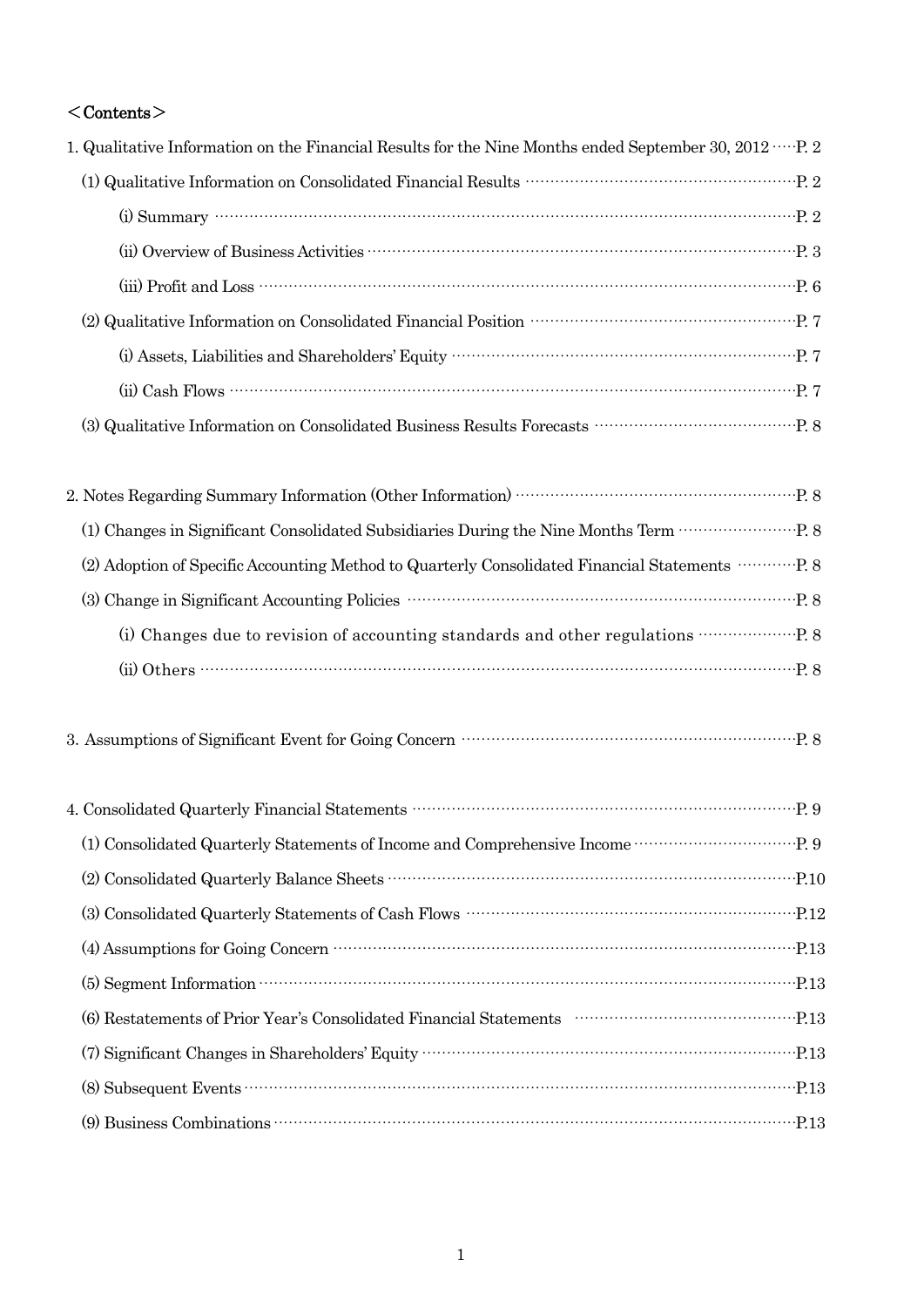#### **1. Qualitative Information on the Financial Results for the Nine Months ended September 30, 2012**

# **(1) Qualitative Information on Consolidated Financial Results**

#### **(i) Summary**

In the multi-channel broadcasting market, the number of channels through new BS digital broadcasting increased from 24 to 31 from March 1, 2012, providing Jupiter Telecommunications Co., Ltd. ("J:COM") with increasing opportunities to develop new customer segments. At the same time, some factors such as the emergence of new operators including IPTV and Over-The-Top<sup>1</sup> (OTT) triggered major changes in the business environment, ushering in an era of full-fledged competition.

Under these circumstances, the J:COM Group (J:COM together with its consolidated subsidiaries or "the Company") has positioned the fiscal year ending December 31, 2012 as the inaugural year for new pay-TV multi-channel broadcasting. Focused on the CATV business, J:COM is concentrating on six core issues, including expanding its customer base and boosting earnings potential, enhancing the level of customer satisfaction and actively cultivating alliances.

In the nine months (January 1, 2012 to September 30, 2012) of the fiscal year ending December 31, 2012, the Company worked diligently to address these issues by implementing a variety of initiatives, and the resulting key performance indicators in the CATV business are shown below. Effective from the fiscal year ending December 31, 2012, the Company adopted a new definition of subscribing households. As a result, key performance indicators as of September 30, 2011 (the nine months ended September 30, 2011) also changed from previous data.

| <b>Key Performance Indicators</b>          | As of September 30, 2011<br>(Nine months ended)<br>September 30, 2011) | As of September 30, 2012<br>(Nine months ended)<br>September 30, 2012) | Year-on-Year<br>Change |
|--------------------------------------------|------------------------------------------------------------------------|------------------------------------------------------------------------|------------------------|
| <b>Subscribing households</b>              |                                                                        |                                                                        |                        |
| Total Number of Subscribing Households *** | 3,544,800                                                              | 3,714,000                                                              | $+4.8%$                |
| Total RGUs <sup>*ii</sup>                  | 6,928,100                                                              | 7,469,300                                                              | $+7.8%$                |
| <b>CATV</b>                                | 3,010,300                                                              | 3,110,500                                                              | $+3.3%$                |
| <b>High-Speed Internet Access</b>          | 1,765,900                                                              | 1,935,700                                                              | $+9.6%$                |
| Telephony                                  | 2,151,900                                                              | 2,423,100                                                              | $+12.6%$               |
| Average Monthly Churn Rate (per RGU)       | 0.99%                                                                  | 0.95%                                                                  | $-0.04$ pts            |
| $ARPU^{\text{*iii}}$                       | ¥7,602                                                                 | ¥7,362                                                                 | $¥-240$                |
| Bundle Ratio <sup>*iv</sup>                | 1.95                                                                   | 2.01                                                                   | $+0.06$                |

<sup>\*i</sup>: Number of households subscribing to at least one service

<sup>\*ii</sup>: Total number of revenue generating units (RGUs) for services supplied

\*iii: Average revenue per unit (subscribing household)

\*ⅳ: Average number of services provided per subscribing household

Looking at profit and loss for the nine months ended September 30, 2012, ARPU declined by 240 yen compared with the corresponding period of the previous fiscal year due to an increase in the number of households subscribing to discounted packaged services with long-term contracts, including J:COM TV My style. In contrast, revenue rose by 2.0% compared with the corresponding period of the previous fiscal year to 281,829 million yen owing largely to an increase in the total number of subscribing households and the inclusion of ASMIK ACE ENTERTAINMENT, INC. (ASMIK) in the Company's scope of consolidation as a subsidiary company in March 2012.

1  $1$  Service which distributes images to a terminal directly through broadband Internet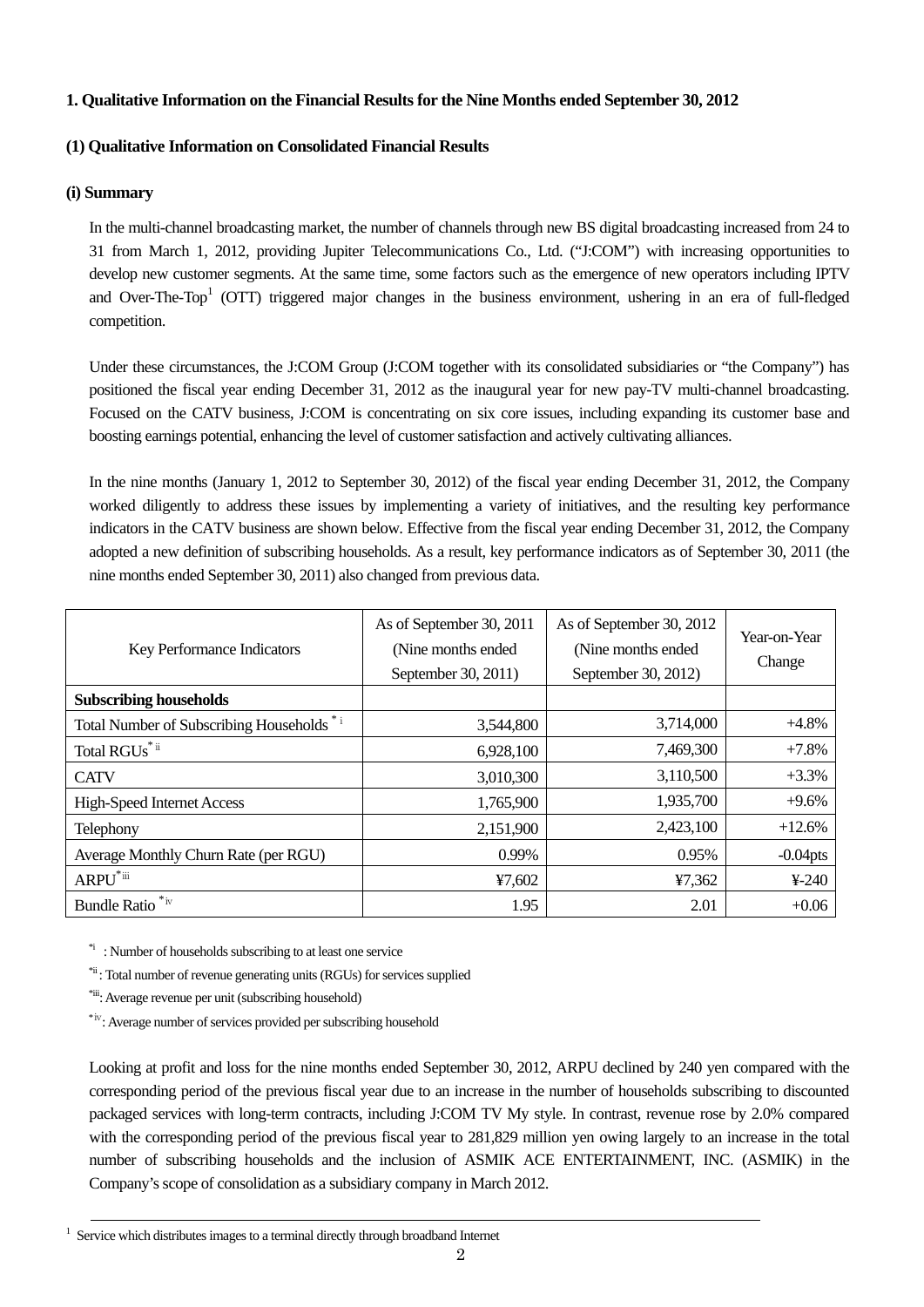Income related to compensation for poor analog reception $2$  is no longer recorded due to the complete changeover to digital terrestrial broadcasting on July 24, 2011. This was the principal reason for the decline in operating income by 6.4% to 53,584 million yen. Net income attributable to J:COM shareholders increased by 0.3% to 29,858 million yen.

#### **(ii) Overview of Business Activities**

Recognizing that changes in its external operating environment offer opportunities, the Company proactively implemented initiatives aimed at generating sustained expansion, while at the same time taking steps to reinforce its management base as a means of ensuring ongoing medium- and long-term development.

First, as a part of efforts to address the most important issue of expanding its customer base and boosting earnings potential, the Company is taking steps to develop and promote products that match the needs of customers, following the complete changeover to digital terrestrial broadcasting in July 2011. With respect to these efforts, the Company continued to promote increased subscription focusing mainly on packaged services, including "J:COM NET PACK", a key component of its high-speed Internet access services that boast a broad product lineup. Moreover, J:COM revised its performance evaluation system for sales representatives as well as sales stations from February 2012. Shifting away from the previous focus on the number of RGUs acquired, greater emphasis is placed on sales and earnings benchmarks. As a result, the ratio of new subscribers to J:COM's 160Mbps service, which contributes significantly to revenue, to the total number of new subscribers to high-speed Internet access services increased from 35.1% in January 2012 to 58.5% in September 2012. At the same time, the ratio of new subscribers to the J:COM's multi-channel services (CATV services excluding J:COM TV My style and BS retransmission services) to new subscribers to CATV services (excluding BS retransmission services) increased from 67.1% in January 2012 to 78.1% in September 2012. Improvements in the new acquisitions ratios of these services are contributing to an increase in new subscriber ARPU.

On September 21, 2012, the Company launched the new packaged service "J:COM TV My style NEXT". "J:COM TV My style NEXT" is a new packaged service that allows subscribers to enjoy digital terrestrial broadcasting, BS digital broadcasting and one option from the three categories ("movies and documentaries," "dramas" and "animation and music"), each comprising five thematic channels, in combination with high-speed Internet access and/or telephony services. "J:COM TV My style NEXT" helps the Company to meet the needs of smaller households including the young single residents and retired couples that an existing multi-channel service for families, "J:COM TV", couldn't well respond to.

On April 2, 2012, the J:COM Group's new community channel "J:COM Channel HD", a service that had previously been broadcasting only in the Kanto area, was extended to all J:COM service areas. In addition, the J:COM Group commenced HD transmission of its former community channel, "J:COM Channel", in certain areas, including Sapporo area, from August 2012. Plans are in place to extend HD transmission to all areas during November 2012.

Secondly, the Company is pursuing measures aimed at enhancing the level of customer satisfaction. It has been striving to further expand video-on-demand (VOD) services with the aim of providing a service that is tailored to the diversifying needs of customers, whose viewing style is increasingly shifting toward enjoying programs of their choice, as and when desired. During the nine months ended September 30, 2012, the Company launched the "Xvie" service on May 22, 2012. This service allows VOD services to be enjoyed via smartphone, tablet or PC. Xvie is a "TV Everywhere" service tailored to changing customer viewing style by facilitating enjoyment of VOD services anytime, anywhere on any device.

Moreover, the Company launched "J:COM On Demand Megapack," an all-you-can-watch VOD service, on June 1, 2012.

2 <sup>2</sup> The J:COM Group provided retransmission services of terrestrial broadcasting to areas with poor analog reception resulting from obstacles constructed by third parties by entering into agreements with the parties regarding construction and maintenance of cable facilities. Compensation for poor analog reception was the income received by the Group based on these agreements.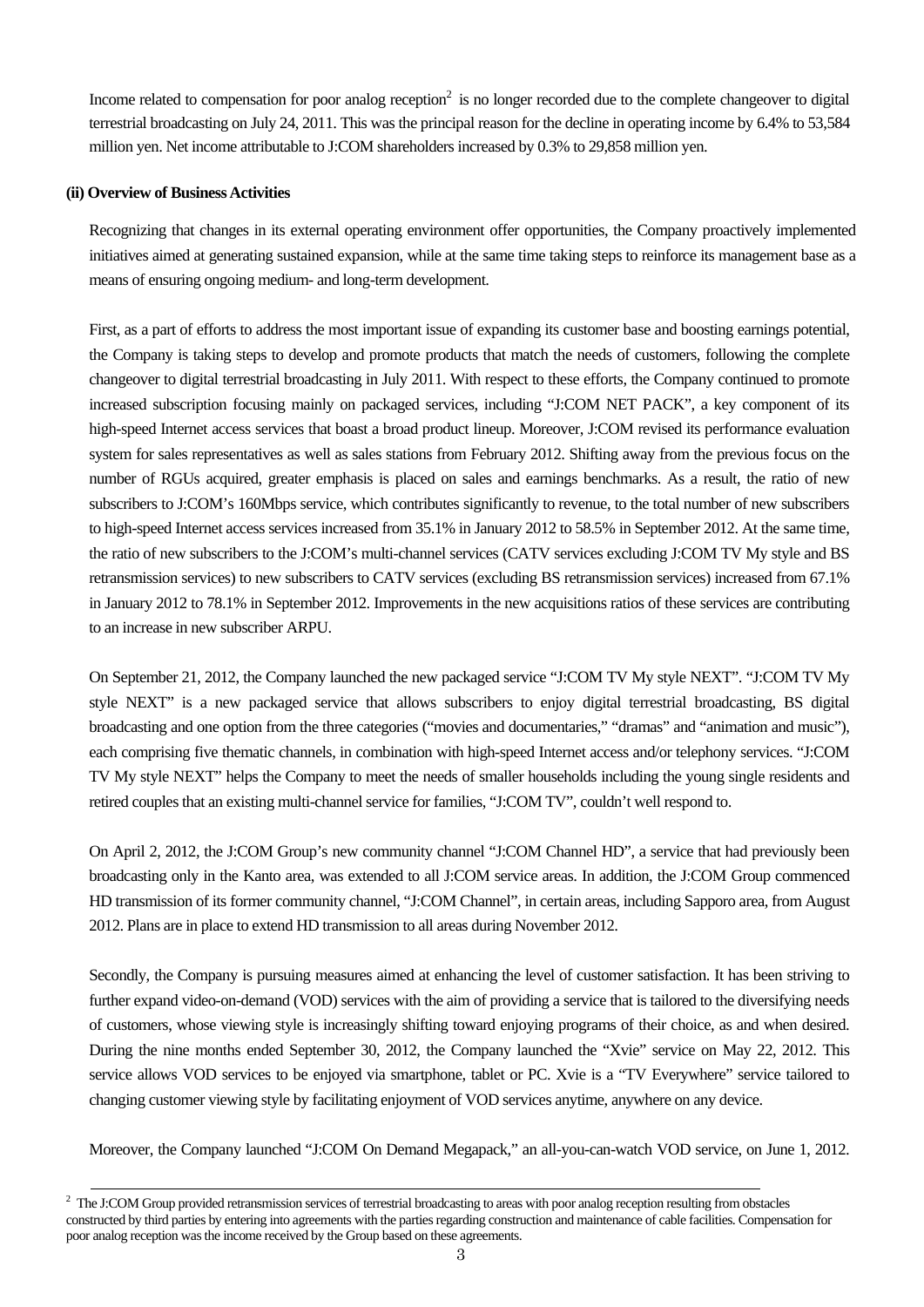"J:COM On Demand Megapack" is an all-you-can watch package delivering comprehensive programming across a range of genres that include movies, Japanese dramas, foreign dramas, animations, variety shows, and hobby and educational programs to households subscribing to J:COM TV digital services for 980 yen a month (tax included).

In addition, the Company has been involved in the distribution of dramas produced by TOKYO BROADCASTING SYSTEM TELEVISION, INC.(TBS) prior to broadcasting in partnership with TBS, and, for the nine months ended September 30, 2012, it had exclusive distribution of "*Houkago wa Mystery to tomoni"* (distribution started from April 20, 2012) and "*Soumatou Kabushiki Gaisha"* (distribution started from July 13, 2012) through VOD prior to terrestrial broadcasting.

As a result, the number of VOD service titles purchased for the nine months ended September 30, 2012 increased 19.7% compared with the corresponding period of the previous fiscal year to 10,987,600.

Third, energies are being channeled toward proactively cultivating alliances. As a component of its alliance with KDDI CORPORATION ("KDDI"), the Company first initiated mutual sales of both companies' services in the Kansai and Sapporo areas from August 2010. This was then extended to the Kanto and Sendai areas in December 2011. As a result, for the nine months ended September 30, 2012, the number of RGUs acquired via KDDI rose significantly compared with the corresponding period of the previous fiscal year, from 7,500 to 57,100. Meanwhile, the number of mobile phone lines secured by KDDI through introductions by the Company increased from 5,700 to 31,500 year on year. In addition, the Company strove to make use of "au Smart Value", a packaged service that combines J:COM's high-speed Internet access and telephony services with discounted au smartphone usage fees, from March 1, 2012. In this manner, the Company worked diligently to cultivate a new customer segment while promoting the use of additional services by existing subscribing households. As a result, for the nine months ended September 30, 2012, the number of subscribing households triggered by "au Smart Value" totaled 49,300. Of this total, 32,400 were new subscribers.

Moreover, as a part of efforts to further expand its alliance with KDDI, the Company is setting up Internet access to public wireless LAN facilities or Wi-Fi access points (APs) for au smartphones in places such as commercial facilities, public facilities and the lobbies of large condominium buildings within its service areas and began offering Internet access services in August 2012. The Company is seeking to acquire subscriptions to additional services triggered by the supply of Internet service at establishments where the APs are located as well as obtaining revenue from KDDI through this partnership.

Fourth, the Company is placing considerable emphasis on actively pursuing M&As. In its "Medium-Term Business Plan," the J:COM Group has positioned M&As as a key strategy for the expansion of its CATV Business and Media Business as well as achieving J:COM's aspirations to establish lifestyle support businesses based on the concept of "J:COM Everywhere". In the nine months ended September 30, 2012, J:COM acquired the shares of ASMIK in March, turning it into a consolidated subsidiary with the aim of enhancing original content production capabilities and securing programming content exclusive distribution rights. As a part of its business collaboration with ASMIK, the Company began distribution of an original drama series based on Keigo Higashino's "*Warai"* ("Laugh") stories, which was planned and produced by ASMIK, through the Company's VOD on August 1, 2012. Moreover, the movie "*Helter Skelter"*, which was produced by ASMIK, premiered at theaters on July 14, 2012 with its box-office revenues having exceeded 2.1 billion yen as of the end of September 2012. Looking ahead, the Company will leverage its synergy with ASMIK to strengthen and differentiate the CATV Business and the Media Business.

Fifth, the Company is endeavoring to further fortify its network to ensure the integrity and stability of its broadcasting and communications network as a public utility and valuable asset of the people. For its part, the Company is working tirelessly to enhance the robustness of its network to ensure its reliability as basic social infrastructure in the event of a large-scale natural disaster. Among a number of measures, the Company is incorporating the backbone networks between its five regional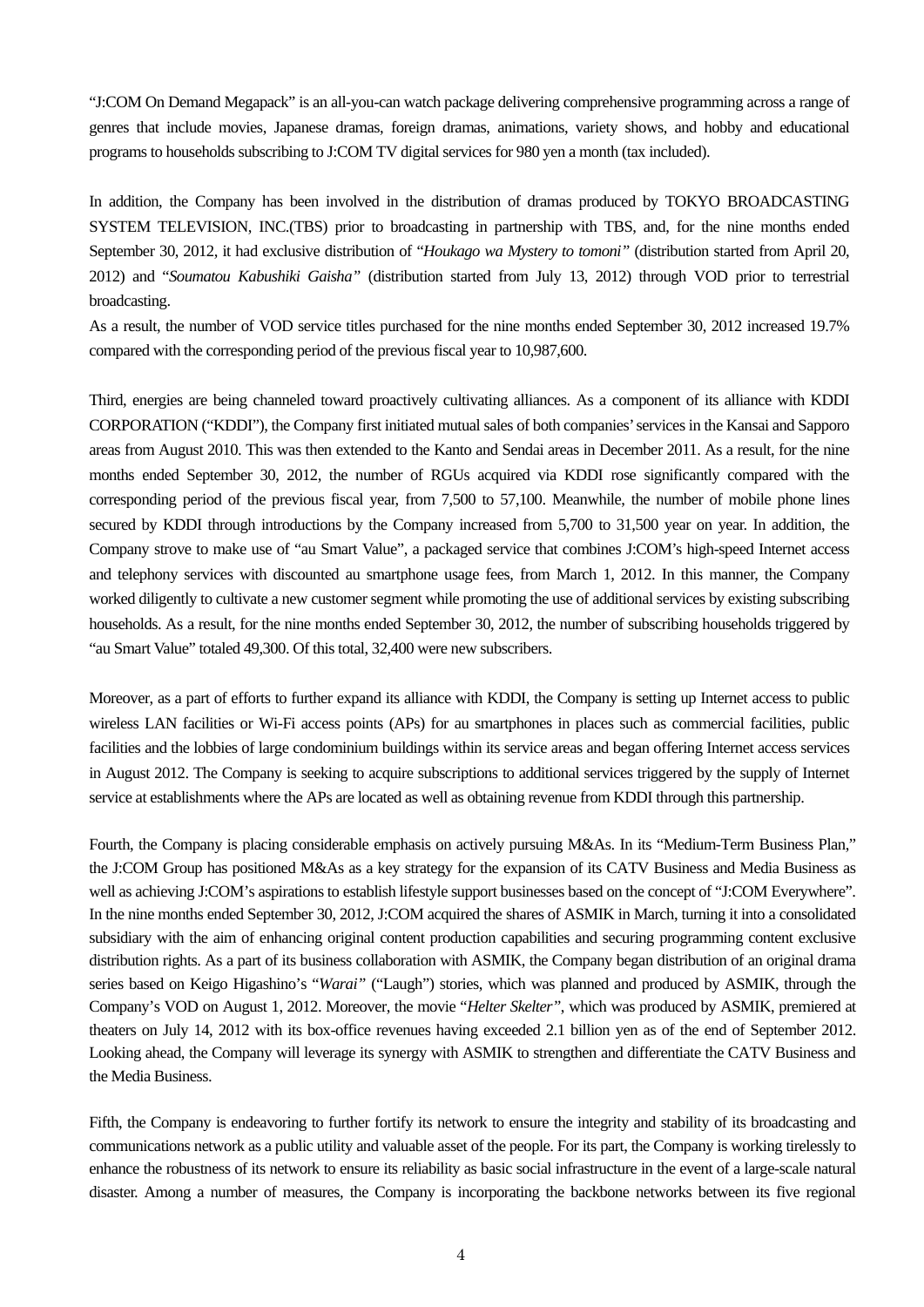service areas nationwide into KDDI's integrated IP core network, which uses  $MPLS<sup>3</sup>$  technology with the advantage of outstanding quality control. This changeover began on March 15, 2012, and is occurring on a progressive basis. The plan is to change over approximately 70% of all transmission volumes in the three services of CATV, high-speed Internet access and telephony to the integrated IP core network during the fiscal year ending December 31, 2012, with the switch to be completed during the following fiscal year ending December 31, 2013. The J:COM Group also expects to reduce operating costs as a result of the change.

Sixth, the Company is promoting increased business efficiency. As part of its measures aimed at generating the funds required for medium- and long-term development and growth in preparation for an operating environment in which competition is becoming more and more intense, J:COM implemented reforms to its organizational structure on April 1, 2012 for the purpose of consolidating and streamlining the organization of its head office divisions.

Moreover, the Company opened J:COM Wonder Studio, its first concept shop, on May 22, 2012 in the East Yard at Tokyo Solamachi<sup>®</sup>, the retail center inside TOKYO SKYTREE TOWN<sup>®</sup> for the purpose of promoting its pioneering services and enhancing the strength of the J:COM brand. At J:COM Wonder Studio, the Company proposes new ways to enjoy TV using projections of the latest images from its thematic channels on four 103-inch plasma displays, which are among the biggest in Japan, and "Xvie" service demonstrations. About four months after opening, J:COM Wonder Studio had received a total of more than 340,000 visitors by the end of September 2012. The Company plans to promote its pioneering services and enhance the strength of the J:COM brand through various events to be held at J:COM Wonder Studio.

In the media business, in the field of new BS digital broadcasting, which commenced in October 2011, J:COM's consolidated subsidiary J SPORTS Corporation ("J SPORTS"), which operates thematic sports channels, built on its existing J SPORTS 1 and J SPORTS 2 channels, to complete the transfer to BS broadcasting through J SPORTS 3 (formerly J sports ESPN) and J SPORTS 4 (formerly J sports Plus) on March 1, 2012. As a result, J SPORTS is the nation's top BS channel operator with a market-leading four channels. Through this new BS broadcasting platform, the Company will do its utmost to promote the appeal of J SPORTS' four channels to viewers as it seeks to increase the number of subscribing households for J SPORTS. At the same time, the Company encourages subscription to CATV services by promoting the appeal of multi-channel broadcasting through the new BS broadcasting platform.

In addition, Jupiter Golf Network Co., Ltd., a consolidated subsidiary that operates the dedicated golf channel Golf Network, concluded a licensing and distribution agreement starting from April 2012 with U.S.-based Golf Channel in November 2011. As a result, Golf Network has been Japan's only dedicated golf channel since April 2012, and its program lineup has been substantially strengthened and expanded. Thus, the number of households able to view Golf Network increased from 7.23 million as of March 31, 2012 to 8.02 million as of August 31, 2012.

Furthermore, J:COM invested in Media Create Co., Ltd., a group company of the Korean terrestrial broadcasting company SBS in August 2012. Through this investment, J:COM is working to deepen its relationship with SBS, Korea's comprehensive media group. In addition to strengthening its procurement of popular contents including Korean TV dramas, J:COM plans to conduct various events built mainly around popular Korean music contents. Coupled with reciprocal broadcasting of the aforementioned contents and other initiatives, the Company will strengthen its media business and increase the number of CATV service subscribing households.

3 <sup>3</sup> Abbreviation of Multi-Protocol Label Switching, a packet data switching technology that increases the speed of data forwarding and traffic management.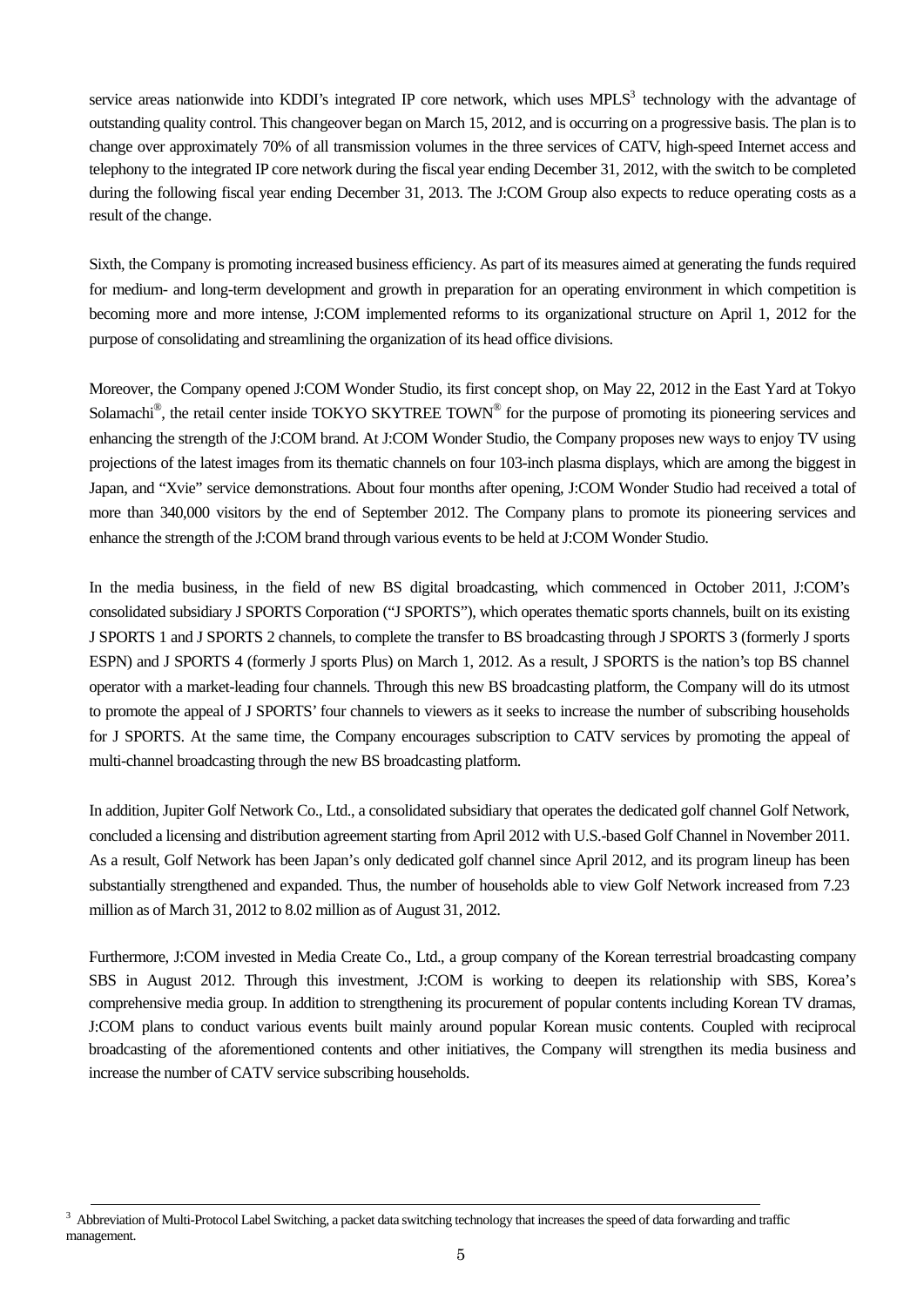#### **(iii) Profit and Loss**

In the following discussion, we quantify the acquisition impact, which represents the effect by consolidating an acquired entity on our results of operations during the first twelve months following the acquisition date. We represent changes that exclude the impact of acquisitions as changes at existing consolidated subsidiaries. Included as acquisition impacts in the below discussion of cumulative consolidated business results for the nine months ended September 30, 2012 are YOKOHAMA CABLE VISION Inc., consolidated on October 7, 2011 and ASMIK ACE ENTERTAINMENT, INC., consolidated on March 30, 2012.

Revenue increased by ¥5,530 million, or 2.0%, from ¥276,299 million for the nine months ended September 30, 2011 to ¥281,829 million for the nine months ended September 30, 2012. The increase was mainly attributable to the aggregate impact of acquisitions of ¥5,916 million, which was offset by a decrease in revenue at existing consolidated subsidiaries by ¥386 million, or 0.1%.

Subscription fees increased by ¥4,568 million, or 2.0%, from ¥229,704 million for the nine months ended September 30, 2011 to ¥234,272 million for the nine months ended September 30, 2012. This increase included ¥2,349 million that was attributable to the aggregate impact of acquisitions. Excluding the impact of acquisitions, subscription fees at existing subsidiaries increased by ¥2,219 million, or 1.0%.

Cable television subscription fees increased by ¥2,710 million, or 2.2%, from ¥123,223 million for the nine months ended September 30, 2011 to ¥125,933 million for the nine months ended September 30, 2012. High-speed Internet access subscription fees increased by ¥2,433 million, or 3.6%, from ¥67,114 million for the nine months ended September 30, 2011 to ¥69,547 million for the nine months ended September 30, 2012. Telephony subscription fees decreased by ¥575 million, or 1.5%, from ¥39,367 million for the nine months ended September 30, 2011 to ¥38,792 million for the nine months ended September 30, 2012. The increase in cable television subscription fees and high-speed Internet access subscription fees, in spite of a decrease in ARPU caused largely by an increase in subscription rate of economical long term contract plan of J:COM TV My style and Value Plan, etc., was mainly due to an increase in the number of consolidated subsidiary subscribing households. The decrease in telephony subscription fees in comparison with that of the previous year was primarily the result of a temporary increase brought by the Great East Japan Earthquake in March 2011.

Turning to existing consolidated subsidiary subscription fees for the nine months ended September 30, 2012 by type of service, income through subscription fees for cable television and high-speed Internet access service increased by 0.7% and 3.0%, respectively, while that for telephony service decreased by 1.6%.

Other revenue increased by ¥962 million, or 2.1%, from ¥46,595 million for the nine months ended September 30, 2011 to ¥47,557 million for the nine months ended September 30, 2012. The increase was mainly attributable to the aggregate impact of acquisitions of ¥3,567 million, which was partly offset by a decrease in revenue relating to poor reception compensation.

Operating and programming costs increased by ¥8,349 million, or 8.1%, from ¥102,930 million for the nine months ended September 30, 2011 to ¥111,279 million for the nine months ended September 30, 2012. This was mainly due to an increase in costs relating to programming, the aggregate impact of acquisitions of ¥2,758 million, and etc. Selling, general and administrative expenses increased by ¥2,446 million, or 4.6%, from ¥53,374 million for the nine months ended September 30, 2011 to ¥55,820 million for the nine months ended September 30, 2012. This was mainly due to an increase in personnel and the aggregate impact of acquisitions of ¥1,636 million. Depreciation and amortization expenses decreased by ¥1,620 million, or 2.6%, from ¥62,766 million for the nine months ended September 30, 2011 to ¥61,146 million for the nine months ended September 30, 2012. The decrease was largely due to an increase in fully depreciated assets.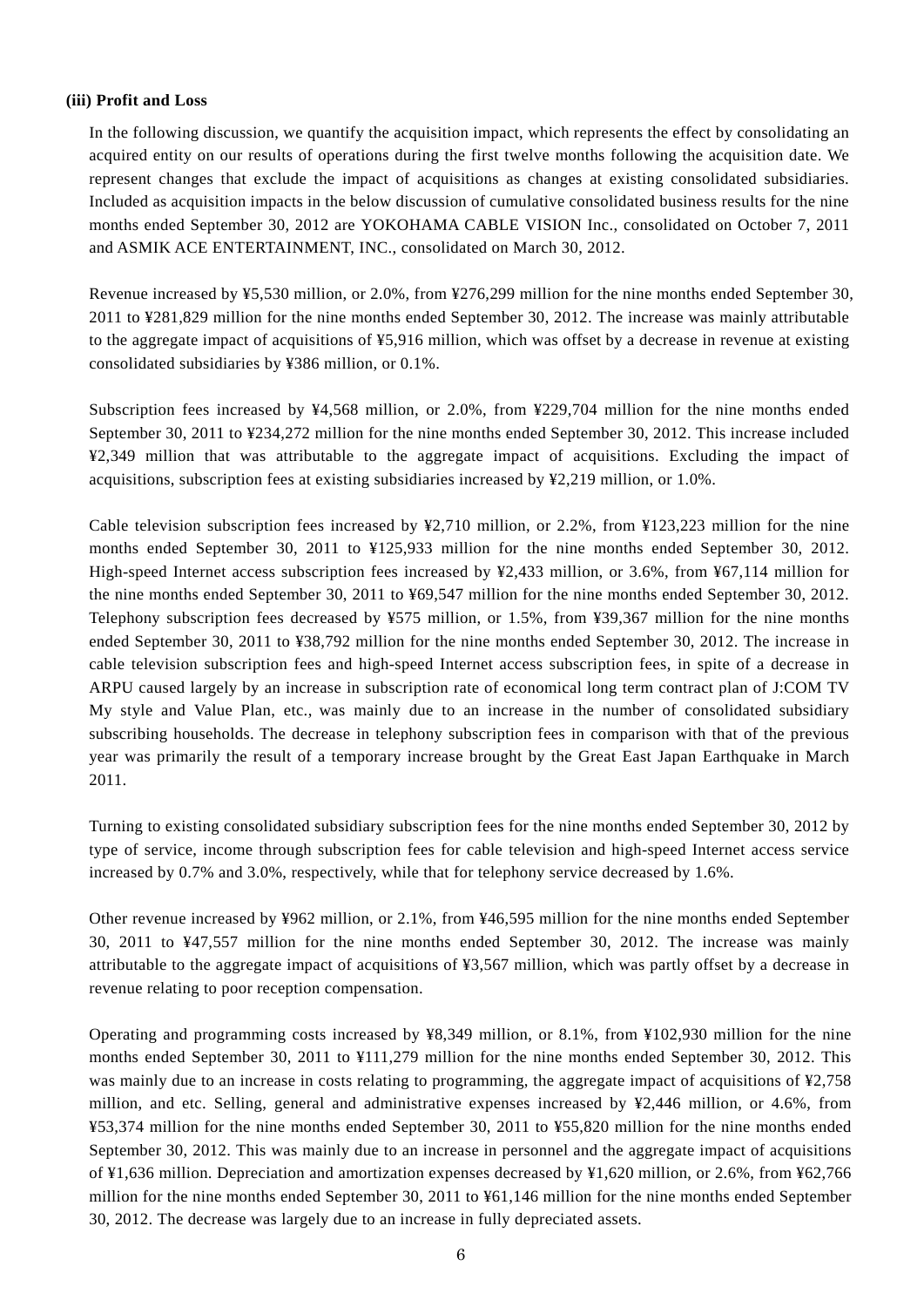Operating income, as a result of the above items, decreased by ¥3,645 million, or 6.4%, from ¥57,229 million for the nine months ended September 30, 2011 to ¥53,584 million for the nine months ended September 30, 2012.

Income before noncontrolling interests and income taxes decreased by ¥2,598 million, or 4.7%, from ¥55,232 million for the nine months ended September 30, 2011 to ¥52,634 million for the nine months ended September 30, 2012. Net income attributable to J:COM shareholders increased by ¥81 million, or 0.3%, from ¥29,777 million for the nine months ended September 30, 2011 to ¥29,858 million for the nine months ended September 30, 2012.

#### **(2) Qualitative Information on Consolidated Financial Position**

#### **(i) Assets, Liabilities and Shareholders' Equity**

Total assets decreased by ¥7,480 million, from ¥812,373 million as of December 31, 2011 to ¥804,893 million as of September 30, 2012. This was due to a decrease in net book value of property and equipment, and identifiable intangible assets by depreciation, which was partly offset by an increase in cash and cash equivalents.

Total liabilities decreased by ¥19,442 million from ¥355,057 million as of December 31, 2011 to ¥335,615 million as of September 30, 2012. This was primarily due to a decrease in debt and capital lease obligations.

Total J:COM shareholders' equity increased by ¥10,387 million from ¥431,664 million as of December 31, 2011 to ¥442,051 million as of September 30, 2012. The increase was mainly due to the upswing in net income attributable to J:COM shareholders for the nine months ended September 30, 2012, which was partly offset by dividends paid to shareholders and purchases of treasury stock.

Total J:COM shareholders' equity as of December 31, 2011 was restated. Please refer to (6) Restatements of prior year's Consolidated Financial Statements on page 13.

#### **(ii) Cash Flows**

For the nine months ended September 30, 2012, the net cash was provided by operating activities of ¥87,255 million, used in investing activities of ¥33,856 million and financing activities of ¥44,654 million, respectively. Resulting from the aforementioned activities, cash and cash equivalents increased by ¥8,745 million from ¥89,879 million as of December 31, 2011 to ¥98,624 million as of September 30, 2012.

#### *Cash Provided by Operating Activities.*

Net cash provided by operating activities increased by ¥2,398 million, from ¥84,857 million for the nine months ended September 30, 2011 to ¥87,255 million for the nine months ended September 30, 2012. The increase was mainly attributable to decrease in income taxes payment, which was partly offset by a decrease in operating income, deferred revenue, and depreciation and amortization.

#### *Cash Used in Investing Activities.*

Net cash used in investing activities decreased by ¥7,505 million, from ¥41,361 million for the nine months ended September 30, 2011 to ¥33,856 million for the nine months ended September 30, 2012. This was due to a decrease in capital expenditures.

#### *Cash Used in Financing Activities.*

Net cash used in financing activities increased by ¥8,571 million, from ¥36,083 million for the nine months ended September 30, 2011 to ¥44,654 million for the nine months ended September 30, 2012. This was mainly due to an increase in purchases of treasury stock and dividends paid to shareholders.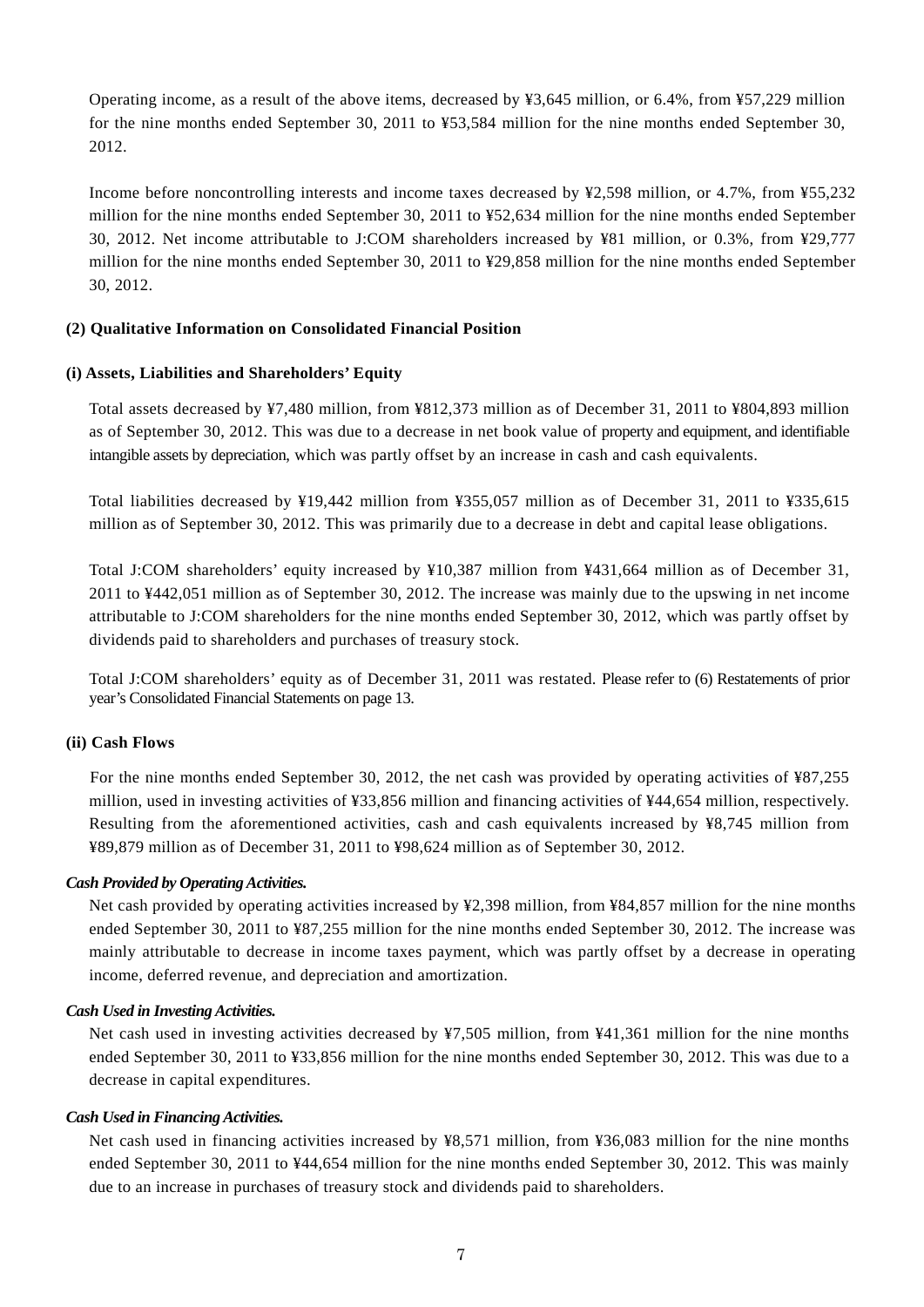#### **(3) Qualitative Information on Consolidated Business Results Forecasts**

There are no changes from consolidated business results forecasts announced on January 25, 2012, included in the Company's consolidated annual financial results release for the fiscal year ending December 31, 2012.

#### **2. Notes Regarding Summary Information (Other Information)**

- **(1) Changes in Significant Consolidated Subsidiaries During the Nine months Term** None
- **(2) Adoption of Specific Accounting Method to Quarterly Consolidated Financial Statements**  None

#### **(3) Change in Significant Accounting Policies**

#### **(i) Changes due to revision of accounting standards and other regulations**: Yes

In June 2011, the Financial Accounting Standards Board (FASB) issued Accounting Standards Update (ASU) 2011-05, *Comprehensive Income (Accounting Standards Codification (ASC) Topic 220)*: *Presentation of Comprehensive Income*. ASU2011-05 eliminates the option to present components of other comprehensive income as part of the statement of changes in stockholders' equity and requires an entity to report comprehensive income either in a single continuous financial statement or in two separate but consecutive financial statements. The Company adopted ASU2011-05 in the first quarter of 2012. ASU2011-05 being a disclosure regulation, such adoption did not have an impact on the Company's financial position and results of operations.

Also, it requires to present on the face of the financial statements the effects of reclassifications out of accumulated other comprehensive income on the components of net income and other comprehensive income. In December 2011, the FASB issued ASU2011-12, *Comprehensive Income (ASC Topic 220)*: *Deferral of the Effective Date for Amendments to the Presentation of Reclassifications of Items Out of Accumulated Other Comprehensive Income in ASU2011-05*. By adopting ASU2011-12 in the first quarter of 2012, the Company did not present on this regulation.

#### **(ii) Others**: None

#### **3. Assumptions of Significant Event for Going Concern**

None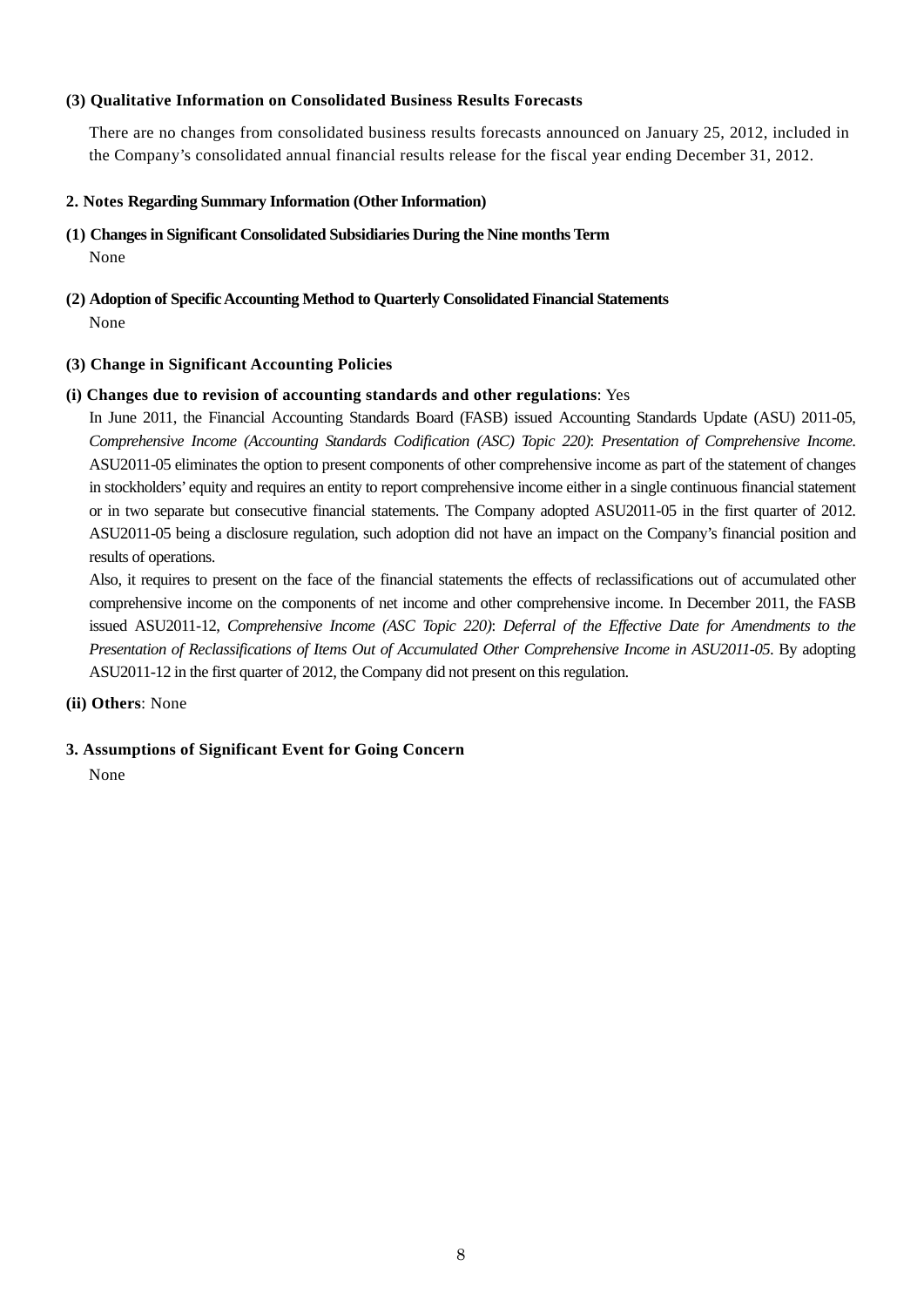# **4. Consolidated Quarterly Financial Statements JUPITER TELECOMMUNICATIONS CO., LTD. AND SUBSIDIARIES**

# **(1) CONSOLIDATED QUARTERLY STATEMENTS OF INCOME AND COMPREHENSIVE INCOME**

| (YEN IN MILLIONS, EXCEPT SHARE AND PER SHARE AMOUNTS)                                    |                             |                             |           |         |  |
|------------------------------------------------------------------------------------------|-----------------------------|-----------------------------|-----------|---------|--|
|                                                                                          | Nine months                 | Nine months                 |           |         |  |
| Account                                                                                  | ended<br>September 30, 2011 | ended<br>September 30, 2012 | Change    |         |  |
|                                                                                          | Amount                      | <b>Amount</b>               | Amount    | (%)     |  |
| Revenue:                                                                                 |                             |                             |           |         |  |
| Subscription fees                                                                        | 229,704                     | 234,272                     | 4,568     | 2.0     |  |
| <b>Others</b>                                                                            | 46,595                      | 47,557                      | 962       | 2.1     |  |
|                                                                                          | 276,299                     | 281,829                     | 5,530     | 2.0     |  |
| Operating costs and expenses:                                                            |                             |                             |           |         |  |
| Operating and programming costs                                                          | (102, 930)                  | (111, 279)                  | (8,349)   | (8.1)   |  |
| Selling, general and administrative expenses                                             | (53, 374)                   | (55, 820)                   | (2, 446)  | (4.6)   |  |
| Depreciation and amortization                                                            | (62,766)                    | (61, 146)                   | 1,620     | $2.6\,$ |  |
|                                                                                          |                             |                             |           |         |  |
|                                                                                          | (219,070)                   | (228, 245)                  | (9, 175)  | (4.2)   |  |
| Operating income                                                                         | 57,229                      | 53,584                      | (3,645)   | (6.4)   |  |
| Other income (expenses):                                                                 |                             |                             |           |         |  |
| Interest expense, net:                                                                   |                             |                             |           |         |  |
| Related parties                                                                          | (1,089)                     | (882)                       | 207       | 19.0    |  |
| <b>Others</b>                                                                            | (2, 182)                    | (1,945)                     | 237       | 10.9    |  |
| Equity in earnings of affiliates                                                         | 1,167                       | 800                         | (367)     | (31.5)  |  |
| Other, net                                                                               | 107                         | 1,077                       | 970       | 903.9   |  |
| Income before noncontrolling interests and<br>income taxes                               | 55,232                      | 52,634                      | (2,598)   | (4.7)   |  |
| Income taxes expense                                                                     | (23,016)                    | (20, 748)                   | 2,268     | 9.9     |  |
| Net income                                                                               | 32,216                      | 31,886                      | (330)     | (1.0)   |  |
| Net income attributable to noncontrolling interests                                      | (2, 439)                    | (2,028)                     | 411       | 16.9    |  |
| Net income attributable to J:COM shareholders                                            | 29,777                      | 29,858                      | 81        | 0.3     |  |
| Net Income attributable to J:COM shareholders per<br>share:                              |                             |                             |           |         |  |
| <b>Basic</b>                                                                             | ¥4,300.57                   | ¥4,338.98                   | ¥38.41    | 0.9     |  |
| <b>Diluted</b>                                                                           | ¥4,298.63                   | ¥4,337.74                   | ¥39.11    | 0.9     |  |
| Weighted average number of common stock<br>outstanding:                                  |                             |                             |           |         |  |
| <b>Basic</b>                                                                             | 6,924,033                   | 6,881,365                   | (42, 668) | (0.6)   |  |
| <b>Diluted</b>                                                                           | 6,927,157                   | 6,883,337                   | (43, 820) | (0.6)   |  |
|                                                                                          |                             |                             |           |         |  |
| Net income                                                                               | 32,216                      | 31,886                      | (330)     | (1.0)   |  |
| Other comprehensive income/(loss), net of taxes                                          |                             |                             |           |         |  |
| Unrealized gain/(loss) on cash flow hedge                                                | (325)                       | (55)                        | 270       | 83.0    |  |
| Foreign currency translation adjustments                                                 |                             | (2)                         | (2)       |         |  |
| Reclassification adjustment for gain/(loss) on<br>cash flow hedge included in net income | 367                         | 293                         | (74)      | (20.1)  |  |
| Other comprehensive income/(loss), net of<br>taxes                                       | 42                          | 236                         | 194       | 461.2   |  |
| Comprehensive income                                                                     | 32,258                      | 32,122                      | (136)     | (0.4)   |  |
| Comprehensive income attributable to<br>noncontrolling interests                         | (2,420)                     | (2,045)                     | 375       | 15.5    |  |
| Comprehensive income attributable to J:COM<br>shareholders                               | 29,838                      | 30,077                      | 239       | 0.8     |  |

(Note) Percentages are calculated based on amounts before rounded in Change column.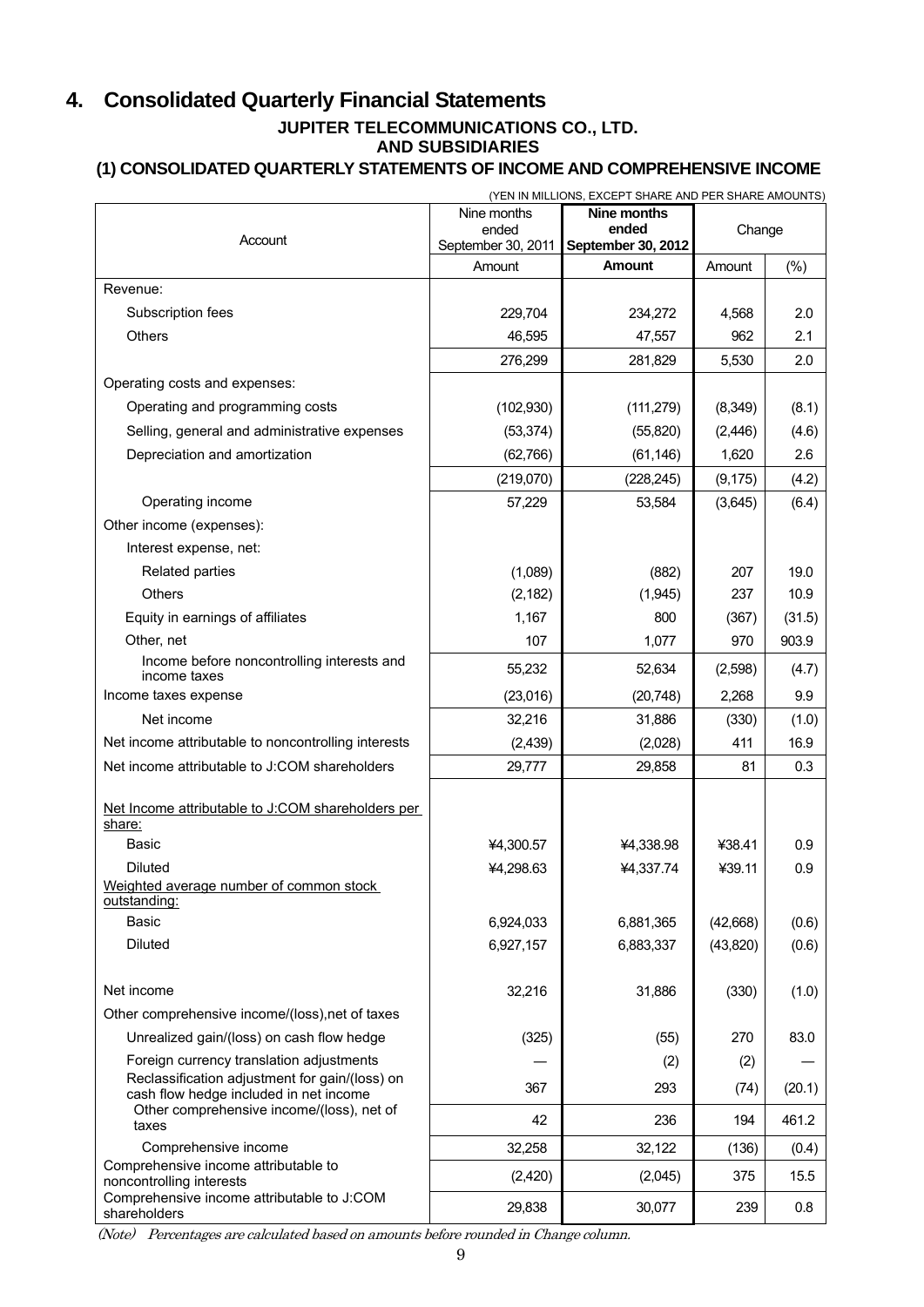## **JUPITER TELECOMMUNICATIONS CO., LTD. AND SUBSIDIARIES**

|                                           |                   |                    | (YEN IN MILLIONS) |
|-------------------------------------------|-------------------|--------------------|-------------------|
| Account                                   | December 31, 2011 | September 30, 2012 | Change            |
|                                           | Amount            | <b>Amount</b>      | Amount            |
| Current assets:                           |                   |                    |                   |
| Cash and cash equivalents                 | 89,879            | 98,624             | 8,745             |
| Accounts receivable                       | 18,270            | 16,413             | (1,857)           |
| Allowance for doubtful accounts           | (480)             | (468)              | 12                |
| Deferred tax assets - current             | 7,941             | 7,156              | (785)             |
| Prepaid expenses and other current assets | 8,070             | 9,767              | 1,697             |
| Total current assets                      | 123,680           | 131,492            | 7,812             |
| Investments:                              |                   |                    |                   |
| Investments in affiliates                 | 10,381            | 10,009             | (372)             |
| Investments in other securities, at cost  | 2,150             | 2,152              | 2                 |
| <b>Total investments</b>                  | 12,531            | 12,161             | (370)             |
| Property and equipment, at cost:          |                   |                    |                   |
| Land                                      | 4,158             | 4,158              |                   |
| Distribution system and equipment         | 733,669           | 735,494            | 1,825             |
| Support equipment and buildings           | 69,477            | 71,274             | 1,797             |
|                                           | 807,304           | 810,926            | 3,622             |
| Less accumulated depreciation             | (445, 113)        | (462, 755)         | (17, 642)         |
| Total property and equipment              | 362,191           | 348,171            | (14,020)          |
| Other assets:                             |                   |                    |                   |
| Goodwill                                  | 253,079           | 253,079            |                   |
| Identifiable intangible assets, net       | 38,413            | 34,819             | (3,594)           |
| Deferred tax assets - non current         | 5,436             | 6,722              | 1,286             |
| <b>Others</b>                             | 17,043            | 18,449             | 1,406             |
| Total other assets                        | 313,971           | 313,069            | (902)             |
| <b>Total assets</b>                       | 812,373           | 804,893            | (7,480)           |

# **(2) CONSOLIDATED QUARTERLY BALANCE SHEETS**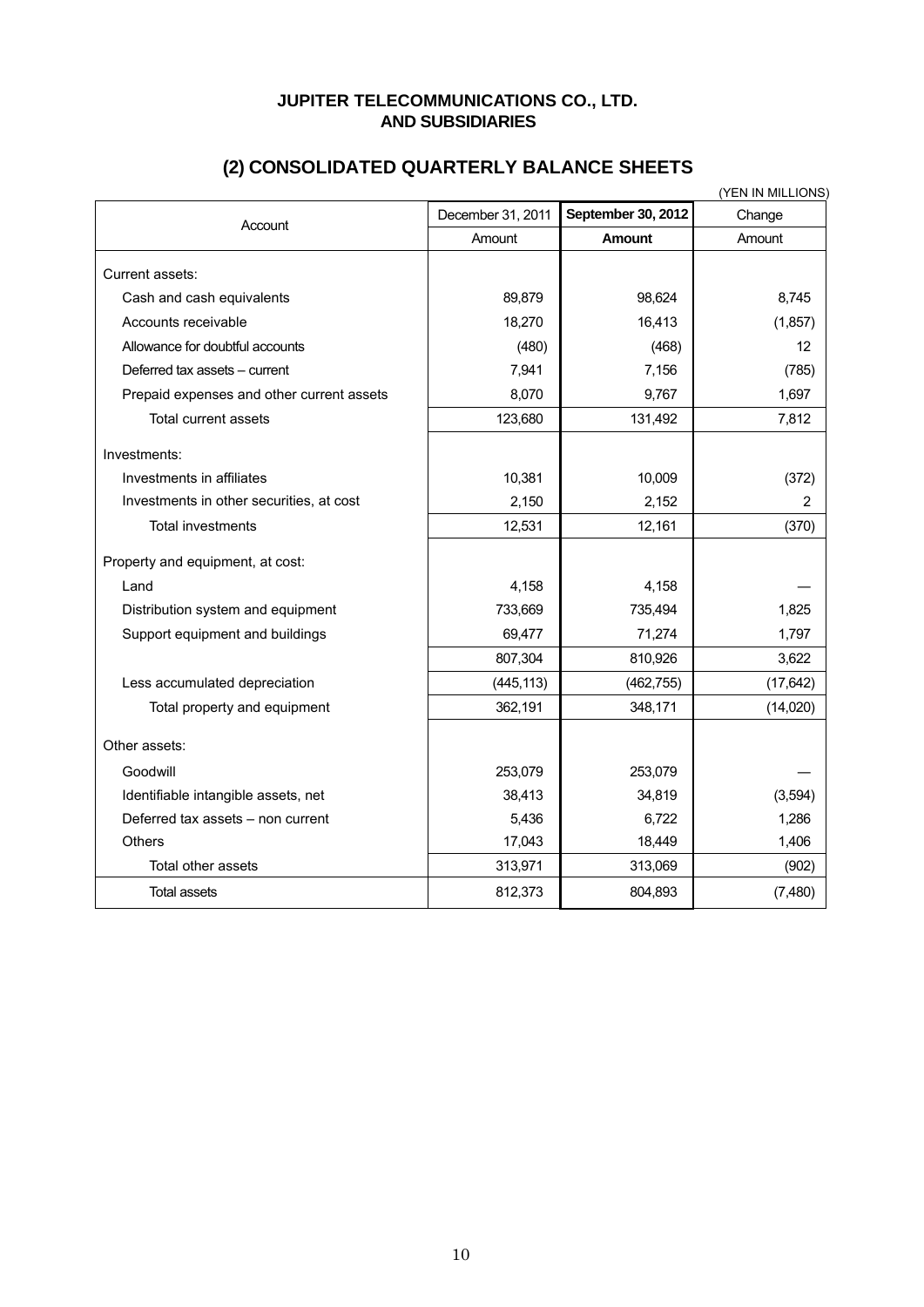|                                                  |                   |                    | (YEN IN MILLIONS) |
|--------------------------------------------------|-------------------|--------------------|-------------------|
| Account                                          | December 31, 2011 | September 30, 2012 | Change            |
|                                                  | Amount            | Amount             | Amount            |
| Current liabilities:                             |                   |                    |                   |
| Short-term loans                                 | 5,521             | 5,123              | (398)             |
| Long-term debt - current portion                 | 10,681            | 49,957             | 39,276            |
| Capital lease obligations - current portion:     |                   |                    |                   |
| Related parties                                  | 15,960            | 14,529             | (1,431)           |
| <b>Others</b>                                    | 1,184             | 939                | (245)             |
| Accounts payable                                 | 28,324            | 29,975             | 1,651             |
| Income taxes payable                             | 9,853             | 9,220              | (633)             |
| Deposit from related parties                     | 268               | 268                |                   |
| Deferred revenue - current portion               | 8,108             | 8,305              | 197               |
| Accrued expenses and other liabilities           | 11,068            | 13,445             | 2,377             |
| <b>Total current liabilities</b>                 | 90,967            | 131,761            | 40,794            |
|                                                  |                   |                    |                   |
| Long-term debt, less current portion             | 118,302           | 68,650             | (49, 652)         |
| Corporate bond, less current portion             | 10,000            | 10,000             |                   |
| Capital lease obligations, less current portion: |                   |                    |                   |
| Related parties                                  | 33,590            | 28,115             | (5, 475)          |
| Others                                           | 4,259             | 3,811              | (448)             |
| Deferred revenue                                 | 58,996            | 54,285             | (4,711)           |
| Deferred tax liabilities - non current           | 11,615            | 10,895             | (720)             |
| Other liabilities                                | 27,328            | 28,098             | 770               |
| <b>Total liabilities</b>                         | 355,057           | 335,615            | (19, 442)         |
|                                                  |                   |                    |                   |
| Shareholders' equity:                            |                   |                    |                   |
| Common stock no par value                        | 117,550           | 117,550            |                   |
| Additional paid-in capital                       | 226,293           | 226,378            | 85                |
| Retained earnings                                | 90,782            | 105,826            | 15,044            |
| Accumulated other comprehensive income/(loss)    | (833)             | (613)              | 220               |
| Treasury stock, at cost                          | (2, 128)          | (7,090)            | (4,962)           |
| Total J:COM shareholders' equity                 | 431,664           | 442,051            | 10,387            |
| Noncontrolling interests in subsidiaries         | 25,652            | 27,227             | 1,575             |
| Total shareholders' equity                       | 457,316           | 469,278            | 11,962            |
| Total liabilities and shareholders' equity       | 812,373           | 804,893            | (7,480)           |

(Note) Retained earnings, Total J:COM shareholders' equity and Noncontrolling interests in subsidiaries as of December 31, 2011 were restated. Please refer to (6) Restatements of prior year's Consolidated Financial Statements on page 13.

.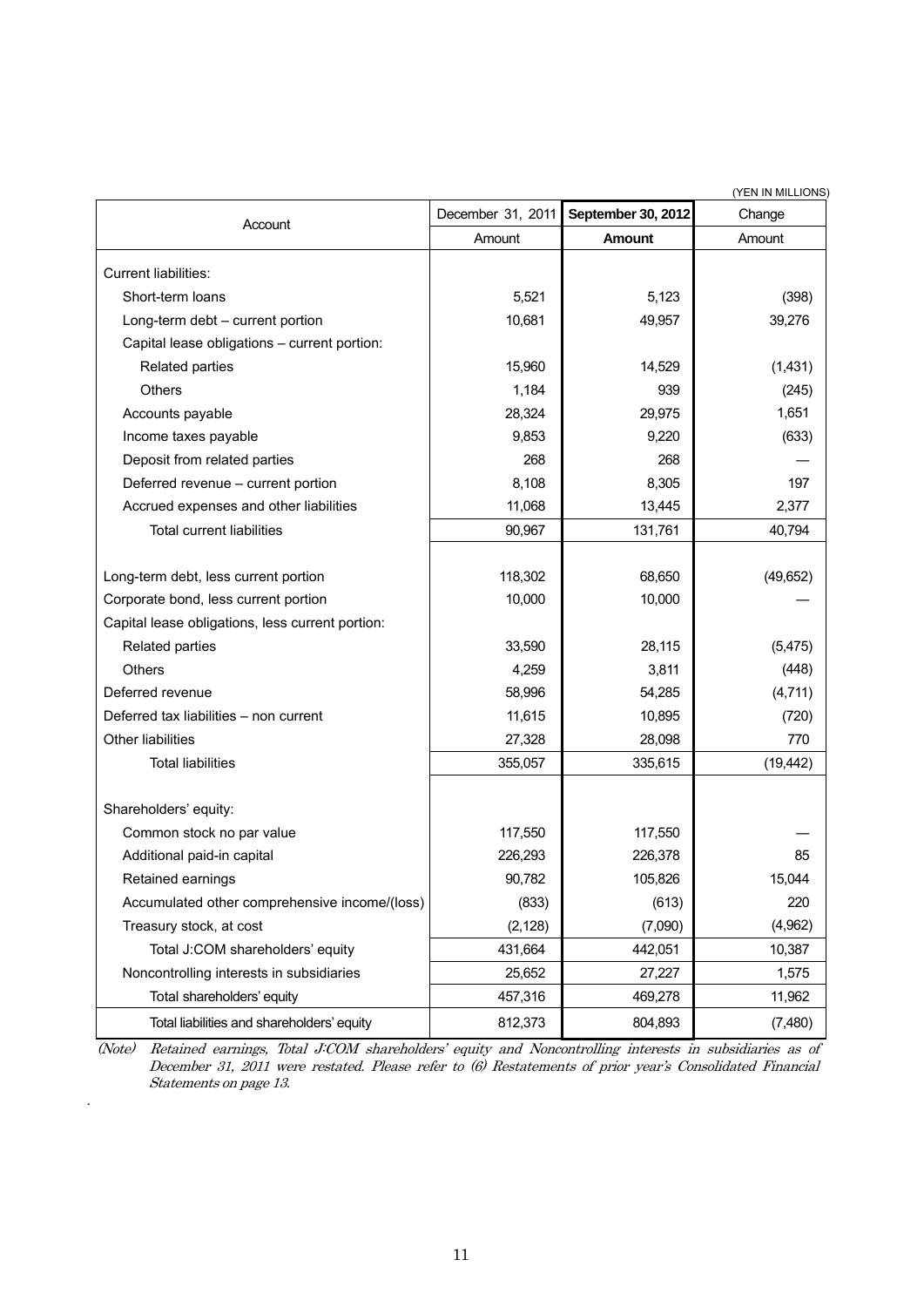#### **JUPITER TELECOMMUNICATIONS CO., LTD. AND SUBSIDIARIES**

# **(3) CONSOLIDATED QUARTERLY STATEMENTS OF CASH FLOWS**

|                                                                                                    |                                               |                                                      | (YEN IN MILLIONS) |
|----------------------------------------------------------------------------------------------------|-----------------------------------------------|------------------------------------------------------|-------------------|
| Classification                                                                                     | Nine months<br>ended<br>September 30,<br>2011 | <b>Nine months</b><br>ended<br>September 30,<br>2012 | Change            |
|                                                                                                    | Amount                                        | Amount                                               | Amount            |
| Cash flows from operating activities:                                                              |                                               |                                                      |                   |
| Net income<br>Adjustments to reconcile net income to net cash provided by operating<br>activities: | 32,216                                        | 31,886                                               | (330)             |
| Depreciation and amortization                                                                      | 62,766                                        | 61,146                                               | (1,620)           |
| Equity in earnings of affiliates                                                                   | (1, 167)                                      | (800)                                                | 367               |
| Dividends from affiliates                                                                          |                                               | 473                                                  | 473               |
| Stock-based compensation expenses                                                                  | 47                                            | 50                                                   | 3                 |
| Deferred income taxes expense/(benefit)                                                            | 202                                           | (1, 399)                                             | (1,601)           |
| Changes in operating assets and liabilities, excluding effects of<br>business combinations:        |                                               |                                                      |                   |
| Decrease/(increase) in accounts receivable, net                                                    | 3,137                                         | 3,821                                                | 684               |
| Decrease/(increase) in prepaid expenses                                                            | (3,469)                                       | (1,500)                                              | 1,969             |
| Decrease/(increase) in other assets                                                                | (155)                                         | 270                                                  | 425               |
| Increase/(decrease) in accounts payable                                                            | (1,904)                                       | (2,779)                                              | (875)             |
| Increase/(decrease) in income taxes payable                                                        | (9,871)                                       | (644)                                                | 9,227             |
| Increase/(decrease) in accrued expenses and other liabilities                                      | 5,789                                         | 2,164                                                | (3,625)           |
| Increase/(decrease) in deferred revenue                                                            | (2,734)                                       | (4,516)                                              | (1,782)           |
| Others                                                                                             |                                               | (917)                                                | (917)             |
| Net cash provided by operating activities                                                          | 84,857                                        | 87,255                                               | 2,398             |
| Cash flows from investing activities:                                                              |                                               |                                                      |                   |
| Capital expenditures                                                                               | (41, 522)                                     | (35, 152)                                            | 6,370             |
| Acquisition of new subsidiaries, net of cash acquired                                              |                                               | 564                                                  | 564               |
| Other investing activities                                                                         | 161                                           | 732                                                  | 571               |
| Net cash used in investing activities                                                              | (41, 361)                                     | (33, 856)                                            | 7,505             |
| Cash flows from financing activities:                                                              |                                               |                                                      |                   |
| Purchases of treasury stock                                                                        |                                               | (5,000)                                              | (5,000)           |
| Acquisition of noncontrolling interests in consolidated subsidiaries                               | (318)                                         | (280)                                                | 38                |
| Net increase/(decrease) in short-term loans                                                        | 84                                            | (748)                                                | (832)             |
| Proceeds from long-term debt                                                                       |                                               | 5,000                                                | 5,000             |
| Principal payments of long-term debt                                                               | (8,585)                                       | (15, 375)                                            | (6,790)           |
| Principal payments of capital lease obligations                                                    | (15, 539)                                     | (13, 835)                                            | 1,704             |
| Cash dividends paid to shareholders                                                                | (12, 463)                                     | (14, 813)                                            | (2,350)           |
| Other financing activities                                                                         | 738                                           | 397                                                  | (341)             |
| Net cash used in financing activities                                                              | (36,083)                                      | (44, 654)                                            | (8,571)           |
| Net increase/(decrease) in cash and cash equivalents                                               | 7,413                                         | 8,745                                                | 1,332             |
| Cash and cash equivalents at beginning of year                                                     | 78,212                                        | 89,879                                               | 11,667            |
| Cash and cash equivalents at end of year                                                           | 85,625                                        | 98,624                                               | 12,999            |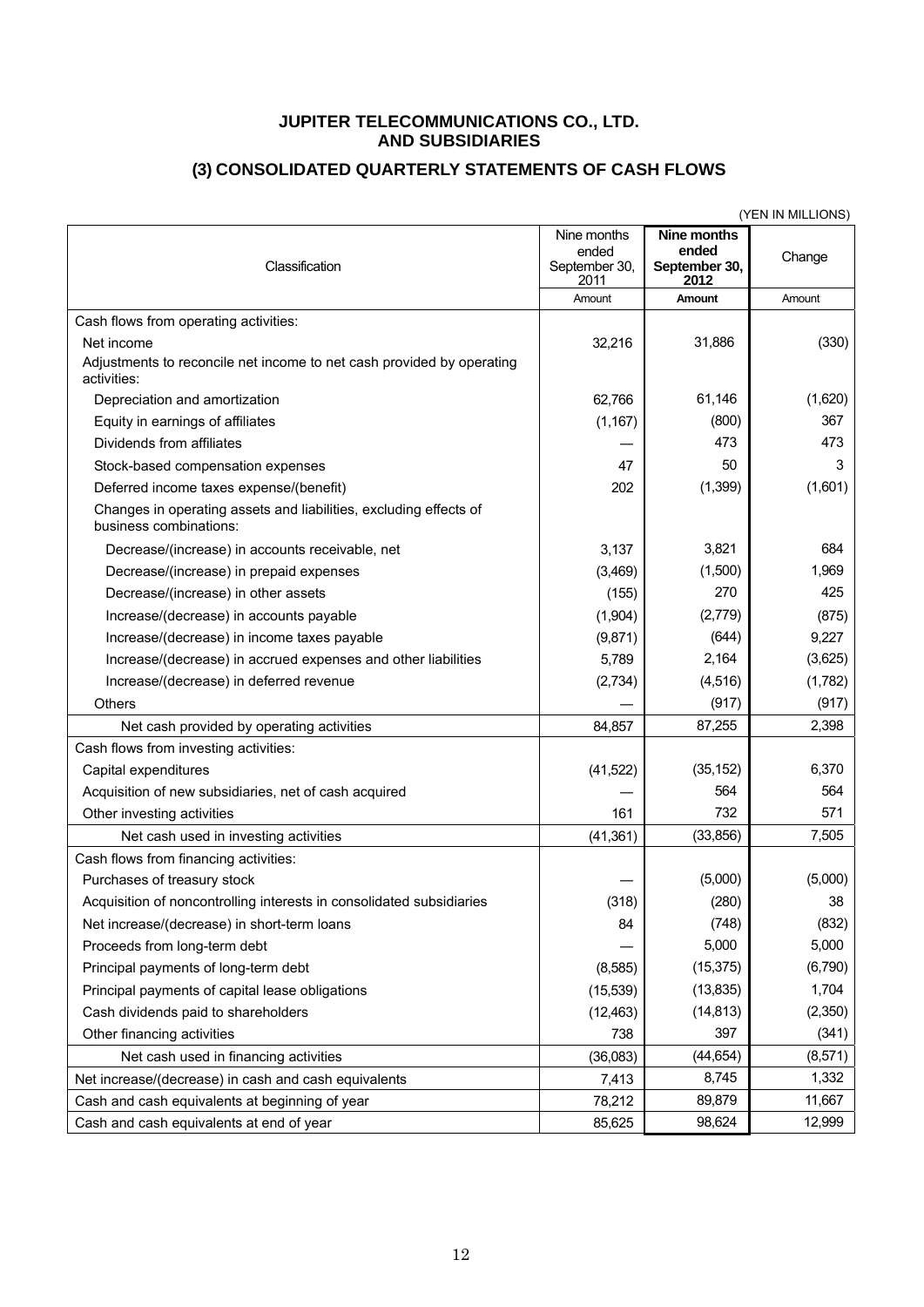#### **(4) Assumptions for Going Concern**

None

#### **(5) Segment Information**

The Company's media business is considered a separate operating segment, however, due to the insignificant size of this operation as of September 30, 2012, management has determined that the Company has one reportable segment, cable television business.

#### **(6) Restatements of Prior Year's Consolidated Financial Statements**

The Company recorded a portion of Net income attributable to noncontrolling interests as Net income attributable to J:COM shareholders up to 2008. In accordance with ASC Topic 250, *Accounting Changes and Error Corrections*, consolidated financial statements as of December 31, 2011 were restated during the third quarter of 2012.

This restatement resulted in changes to Retained earnings, Total J:COM shareholders' equity, Noncontrolling interests in subsidiaries and J:COM shareholders' equity per share. Consequently, Retained earnings and Total J:COM shareholders' equity decreased by ¥4,043 million and Noncontrolling interests in subsidiaries increased by ¥4,043 million as of January 1, 2011.

The restatement did not have a material impact on the prior year's consolidated financial statements.

The impact of restatement on consolidated balance sheet as of December 31, 2011 was as follows:

|                                          | (YEN IN MILLIONS, EXCEPT PER SHARE AMOUNTS) |              |                   |
|------------------------------------------|---------------------------------------------|--------------|-------------------|
|                                          | As of December 31, 2011                     |              |                   |
|                                          | Before restatement                          | Adjustments  | After restatement |
| Shareholders' equity:                    |                                             |              |                   |
| Common stock no par value                | 117,550                                     |              | 117,550           |
| Additional paid-in capital               | 226,293                                     |              | 226,293           |
| Retained earnings                        | 94,825                                      | (4,043)      | 90,782            |
| Accumulated other comprehensive          |                                             |              |                   |
| income/(loss)                            | (833)                                       |              | (833)             |
| Treasury stock, at cost                  | (2, 128)                                    |              | (2, 128)          |
| Total J:COM shareholders' equity         | 435,707                                     | (4,043)      | 431,664           |
| Noncontrolling interests in subsidiaries | 21,609                                      | 4,043        | 25,652            |
| Total shareholders' equity               | 457,316                                     |              | 457,316           |
| Per share information:                   |                                             |              |                   |
| J:COM shareholders' equity per share     | ¥62,916.36                                  | ¥ $(583.81)$ | ¥62,332.55        |

The restatement had no impact on the consolidated statement of income and the statement of cash flows for the year ended December 31, 2011.

#### **(7) Significant Changes in Shareholders' Equity**

None

#### **(8) Subsequent Events**

None

#### **(9) Business Combinations**

In accordance with ASC Topic 805, *Business Combinations,* if the initial accounting for a business combination is incomplete by the end of the reporting period in which the combination occurs, the acquirer shall report in its financial statements provisional amounts for the items for which the accounting is incomplete. During the measurement period, the